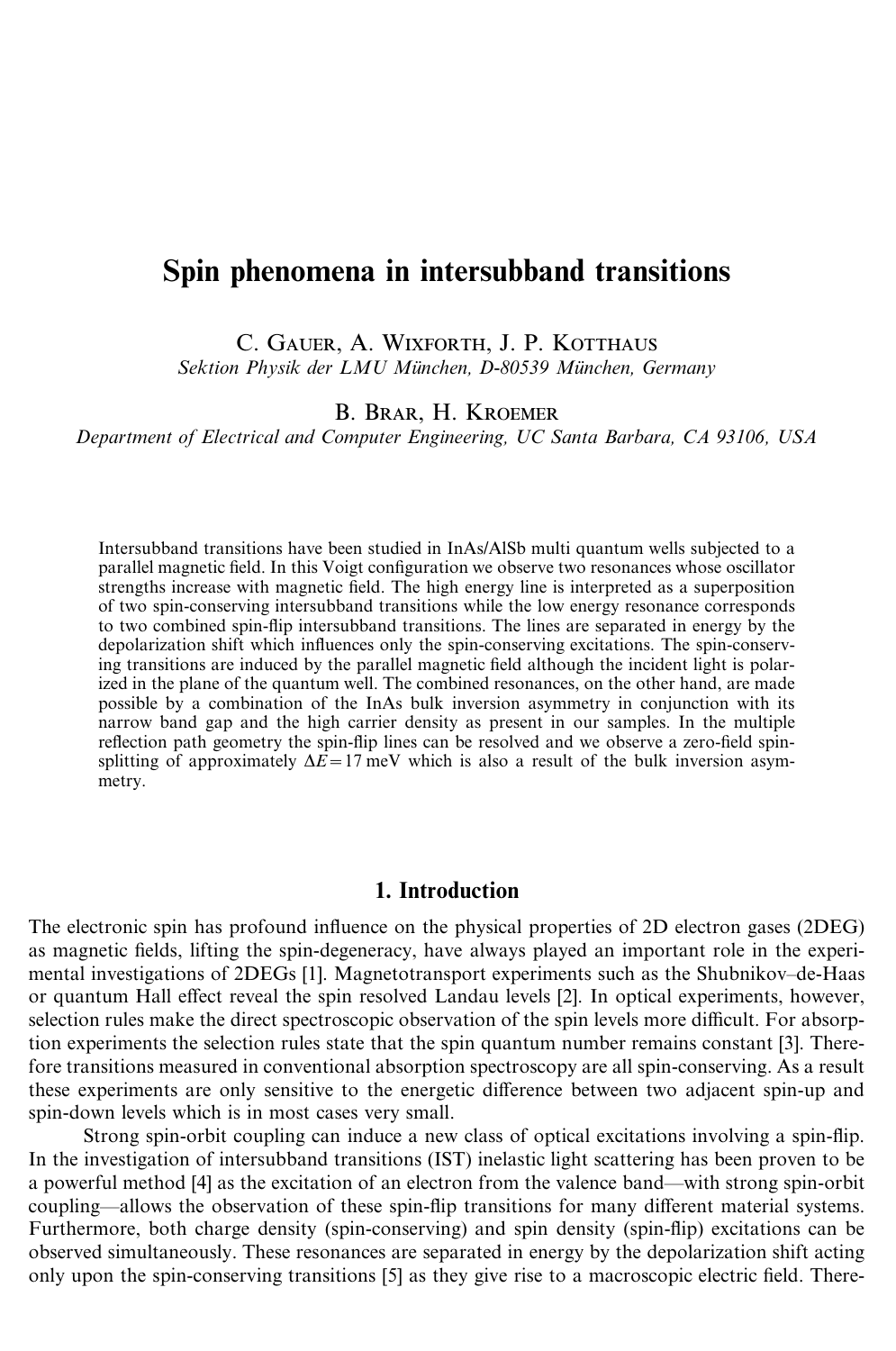fore the investigation of spin-flip excitations contributes to the understanding of many-body effects in the optical response of 2DEGs [4]. In contrast to inelastic light scattering, the intersubband absorption is a pure intraband phenomenon. Thus spin-flips were only observed for hole systems in the valence band [6] or for electronic systems with strong spin-orbit interaction [7] such as narrow gap semiconductors.

But even without an external magnetic field the spin-degeneracy can be lifted in a structure which is not symmetric under inversion. This inversion asymmetry can be caused by the so-called bulk inversion asymmetry [8] as present in all III–V semiconductors or induced by an external electric field [9]. Physically, this effect can be understood as an electric field which is Lorentz-transformed into the frame of a moving electron resulting in an internal magnetic field  $B_{int}$ . Therefore, the strength of  $B<sub>int</sub>$  increases with the strength of the electric field and the Fermi velocity. Transport measurements [10] and optical experiments [11] have unambigously shown the existence of such an effective field  $B<sub>int</sub>$  in 2DEGs. However, in many cases some doubts remained whether the observed effects were caused by external electric fields, the bulk inversion asymmetry or a combination of both [12].

Here, we wish to review intersubband optical experiments on InAs/AlSb multi-quantum wells elucidating different spin phenomena in 2DEGs. This relatively new material combination provides high mobility electron gases with strong spin-orbit interaction. We chose the Voigt geometry [13,14] or the multiple reflection path geometry [3] as our experimental configurations with a magnetic field oriented parallel to the layer of the 2DEG. At finite magnetic fields we observe both spin-conserving and combined spin-flip intersubband transitions simultaneously [15]. Here, the in-plane magnetic field couples the motion perpendicular and parallel to the interface and thus breaks the polarization selection rule for the spin-conserving IST. The inherent bulk inversion asymmetry and the narrow band gap of our quantum well material in combination with a large wavevector *k* gives rise to an excitation mechanism for spin-flip IST. Similar to the case of inelastic light scattering, we can deduce the depolarization shift of the spin-conserving transition from its energetic difference to the spin-flip IST. Furthermore, our experiments allow us to measure the transition matrix elements in a straightforward manner. We also find that the depolarization drastically reduces the nonparabolicity-induced linebroadening of the spin-conserving resonance. In the multiple reflection path configuration both spinflip lines are well separated in energy at low magnetic fields while the resonances merge at higher fields and eventually cross at  $B = 12T$ . This magnetic field dependence gives clear evidence for a zero-field spin-splitting in our material system [16] which is also caused by the InAs bulk inversion asymmetry.

## 2. Experiment

The samples described here were grown on a GaAs substrate followed by a sequence of buffer layers [17] to accommodate a lattice mismatch of roughly 7% between the substrate and the active layers. The 20 period multi-quantum well consists of 15 nm InAs layers sandwiched between 10 nm wide  $\delta$ -doped Te:AlSb barriers. To minimize band-bending effects [18] we chose a 55 nm thick topmost AlSb barrier capped by a 5 nm wide layer of GaSb. Hall effect measurements at low temperatures revealed a carrier density of  $N_s = 2.5 \times 10^{12}$  cm<sup>-2</sup> per well. The mid-infrared spectra were taken using a rapid-scan Fourier transform spectrometer with the samples mounted in either Voigt geometry or in multiple reflection path geometry. Experimentally, we determined the relative change in transmission  $T(B\neq 0)/T(B=0)$  for different in-plane magnetic fields *B*. Alternatively, we could ratio the spectra against those of a reference substrate.

We obtained the lower traces of Fig. 1 in the Voigt configuration with in-plane magnetic fields between  $B = 2T$  and  $B = 13T$ . As a reference we chose a zero magnetic field spectrum of the sample since under this condition our structure showed no resonant absorption for the in-plane light polarization. Surprisingly, we observe two well separated resonances—one at around  $E = 100$  meV (I) and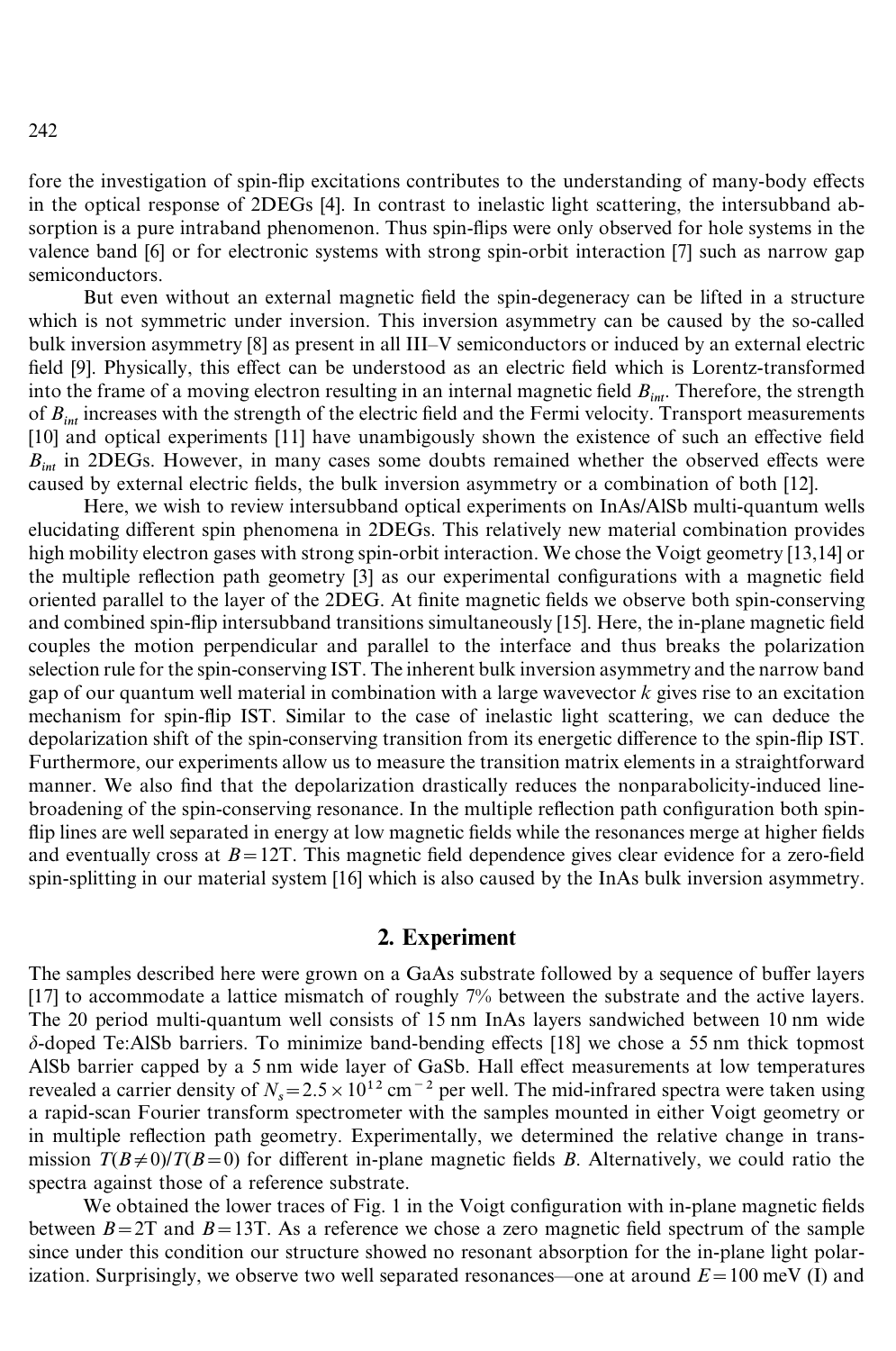

Fig. 1. The upper trace shows a transmission spectrum of our  $150 \text{ Å}$  InAs/AlSb multi-quantum well ratioed against a reference substrate with the unpolarized radiation incident under an oblique angle of 57°. The resonance strength follows the same polarization dependence as expected for intersubband transitions. In the magnetic field ratio of the same sample we show spectra  $T(B\neq 0)/T(B=0)$  for in-plane magnetic fields  $B=2T, 4T, 6T, 8T,$ 10T, 11T, 12T and, 13T. Both resonances I and II vanish at zero magnetic field and their absorption increases at higher fields. The inset shows that the integrated absorption of line II depends quadratically on the magnetic field. (Reproduced from reference [15] with permission.)

a second at around  $E = 135$  meV (II) both of which gain strength at high fields. With increasing field, the position of line I noticeably shifts to higher energies whereas the position of line II remains almost constant. As compared to resonance I, line II is narrrow and symmetric and its width is independent on the magnetic field. Its integrated absorption, i.e. oscillator strength, increases quadratically with magnetic field as shown in the inset of Fig. 1.

The upper trace shows a transmission spectrum of the same sample taken under an oblique angle of 57° with respect to the direction of light propagation ratioed against a reference substrate. In this configuration the refraction of the incident light results in a finite electric field component perpendicular to the 2DEG as required to excite an IST at  $B=0T$  [3]. Both the resonance position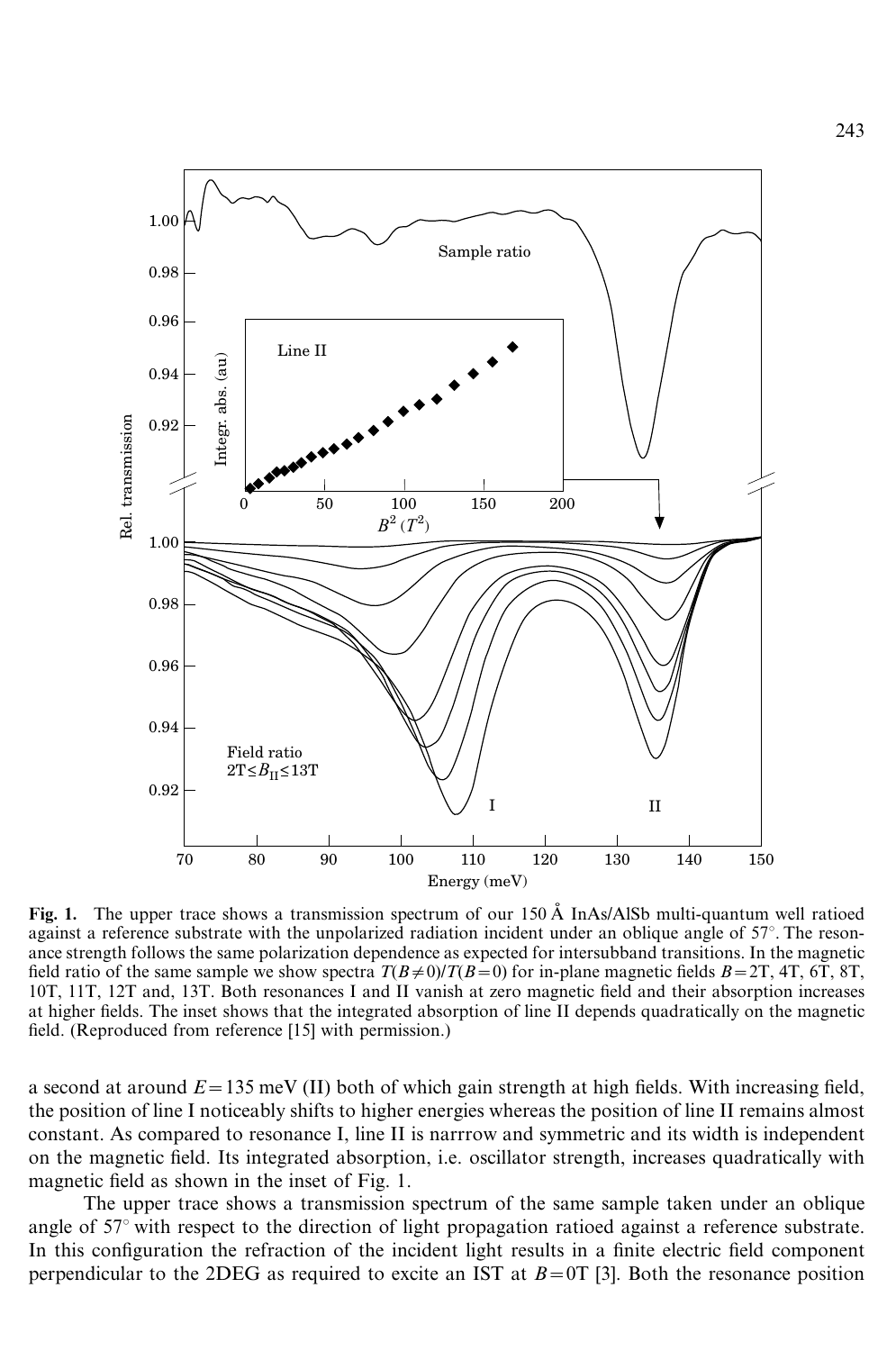

Fig. 2. Transition energies between the two lowest subbands in the single particle picture. The spin-conserving transitions differ only very little in energy while the spin-flip excitations are energetically well separated. For  $B \neq 0$ T all subbands are spin-split as shown in the inset and a total of four transitions are possible. The energy levels rise at high fields since the diamagnetic shift dominates the Zeeman effect. (Reproduced from reference [15] with permission.)

and the oscillator strength agree quite well with our theoretical estimates for an IST so that we interpret this line as an intersubband resonance.

From a comparison with the tilted angle experiment, we identify resonance II as the depolarization shifted IST. This conclusion is supported by the fact that the energetic position and lineshape are almost identical in both spectra. The low-energy resonance II, however, cannot be excited by the presence of a perpendicular electric field component alone as present in the tilted angle configuration.

#### 3. Interpretation

As a first step to understand the spectra we calculate the magnetic field dependence of the single particle subband energies within the framework of an 8-band model  $\vec{k} \cdot \vec{p}$  [19]. For InAs, the conduction band is separated in energy from the heavy- and light-hole band by  $E<sub>q</sub> = 0.42$  eV, the split-off energy is taken to be  $\Delta = 0.38$  eV and the Kane-energy is  $2m_0k^2 = 22.9$  eV. In this approach the electronic wave function is represented by a vector whose components are given by the Bloch functions. For finite wavevectors k the electronic wavefunction ceases to be purely s-like and mixes with the valence band levels [19]. As a consequence the electronic mass becomes now energy dependent. The band bending induced by the doping has been taken into account by first order perturbation theory. Throughout this paper we choose the direction of growth and the electric confinement to be *y* while the magnetic field is applied in the *z*-direction  $\vec{B}$ ||*z*.

In the inset of Fig. 2 we schematically plot the energy levels as a function of the magnetic field.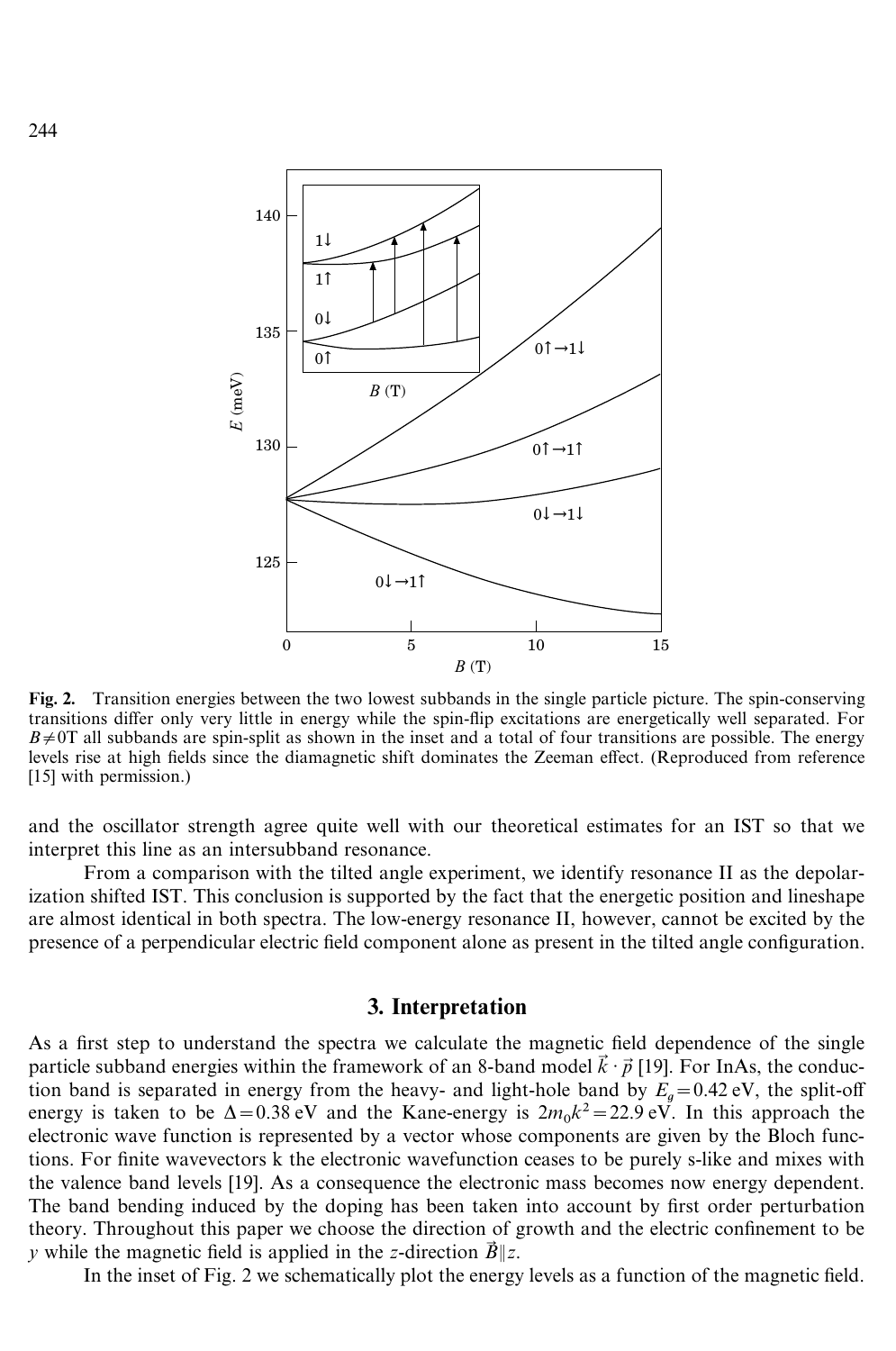The electric subbands are spin-split for finite fields and four intersubband excitations become possible: two are spin-conserving while the two others involve a spin-flip. At low fields *B* the negative *g*-factor of InAs results in an energetic decrease of the  $|\uparrow\rangle$ -levels and in an increase of the  $|\downarrow\rangle$ -levels (Zeeman regime). At higher fields the diamagnetic shift as described in [20] dominates and raises the eigenenergies irrespective of the spin-orientation. The calculation of the single-particle transition energies gives the following results for  $k=0$  (Fig. 2): The transition energies for  $|0\rangle > \rightarrow |1\rangle$  and  $|0\rangle \rightarrow |1\rangle$  differ only very little even at high magnetic fields. The spin-flips  $|0\rangle \rightarrow |1\rangle$  and  $|0|\rangle \rightarrow |1\uparrow \rangle$ , on the other hand, are more widely separated. However, all of these splittings are much smaller than the separation of lines I and II observed in the experiment.

It is well known from inelasic light scattering that—in contrast to spin-flip excitations—spinconserving IST are subject to the depolarization field [4] shifting the resonance to higher energies. Moreover, the depolarization field is known to reduce the nonparabolicity induced line-broadening of IST [21,22] which is a result of the non-parallel subband dispersions. The calculated single particle energies (Fig. 2) correspond roughly to the position of line I for  $B > 0T$  and the separation of lines I and II in the same limit is approximately given by the computed depolarization shift. Therefore we interpret line I as a superposition of the spin-flip transitions and line II as a superposition of the spin-conserving resonances. In this sense the unexpectd narrowness of resonance II with a much smaller linewidth than expected from the k-dependence of the transitions energies is a consequence of the depolarization field. Thus the compensation of the nonparabolicity induced line-broadening by many-body effects can be directly verified in our experiment. However, the spin-splittings as calculated in Fig. 2 are considerably smaller than the depolarization shift and the experimental linewidths of Fig. 1. Therefore we would not expect to resolve all four possible resonances.

We now address the question how the spin-conserving transitions are excited even with inplane polarized light for  $B \neq 0$ . At finite magnetic fields the light wave polarized in the *x*-direction (the 'cyclotron resonance active' mode) is no longer transverse [23] but acquires an electric field component in the growth direction. Physically, this can also be interpreted as a coupling of the component in the growth direction. Fhysically, this can also be interpreted as a coupling of the explotron motion to the intersubband resonance. The component  $E_y^{ind}$  is proportional to the magnetic field *B* so that the intensity of the depolarization shifted IST (I) is proportional to  $B^2$  [14] as found experimentally. This excitation mechanism is independent of the underlying bandstructure and has also been demonstrated for the GaAs-system [24]. For detector structures the magnetic field-induced intersubband resonance is a highly accurate method for the determination of intersubband matrix elements [24,25]. Other than in conventional experimental configurations [3] the magnitude of the perpendicular electric field component is well defined in this geometry and thus one source of inaccuracies can be eliminated.

The excitation mechanism of the combined resonances, on the other hand, can be understood only if the bandstructure of our material system is properly taken into account. It has been shown for bulk InSb [26] that the band nonparabolicity in narrow gap semiconductors may induce combined spin-flip and cyclotron resonance excitations. In our case, however, this effect results in an oscillator strength which is too small to explain the observed intensities. Inversion asymmetry induced by external electric fields [9] also leads to the possibility of spin-flip excitations but as our structures are doped symmetrically this mechanism should be very weak. We thus conclude that here the inherent bulk inversion asymmetry is responsible for the spin-flip excitations [27] at high  $k$ ||-values.

The dominant inversion asymmetry terms in the matrix Hamiltonian have the schematic form  $G(P_iP_j + P_jP_i)$ , with the material constant *G* and the canonical momentum  $P_{i,j}$  [28]. We neglect these terms in the computation of the eigenenergies but we do include them in the Hamiltonian of electronphoton interaction since we are mainly interested in the optical matrix elements. As an approximation we take  $G = 3h^2/2m_0$  for InAs which is the same value as in InSb [28]. To calculate the transmission spectra we assume a level broadening of  $h/\tau = 5$  meV.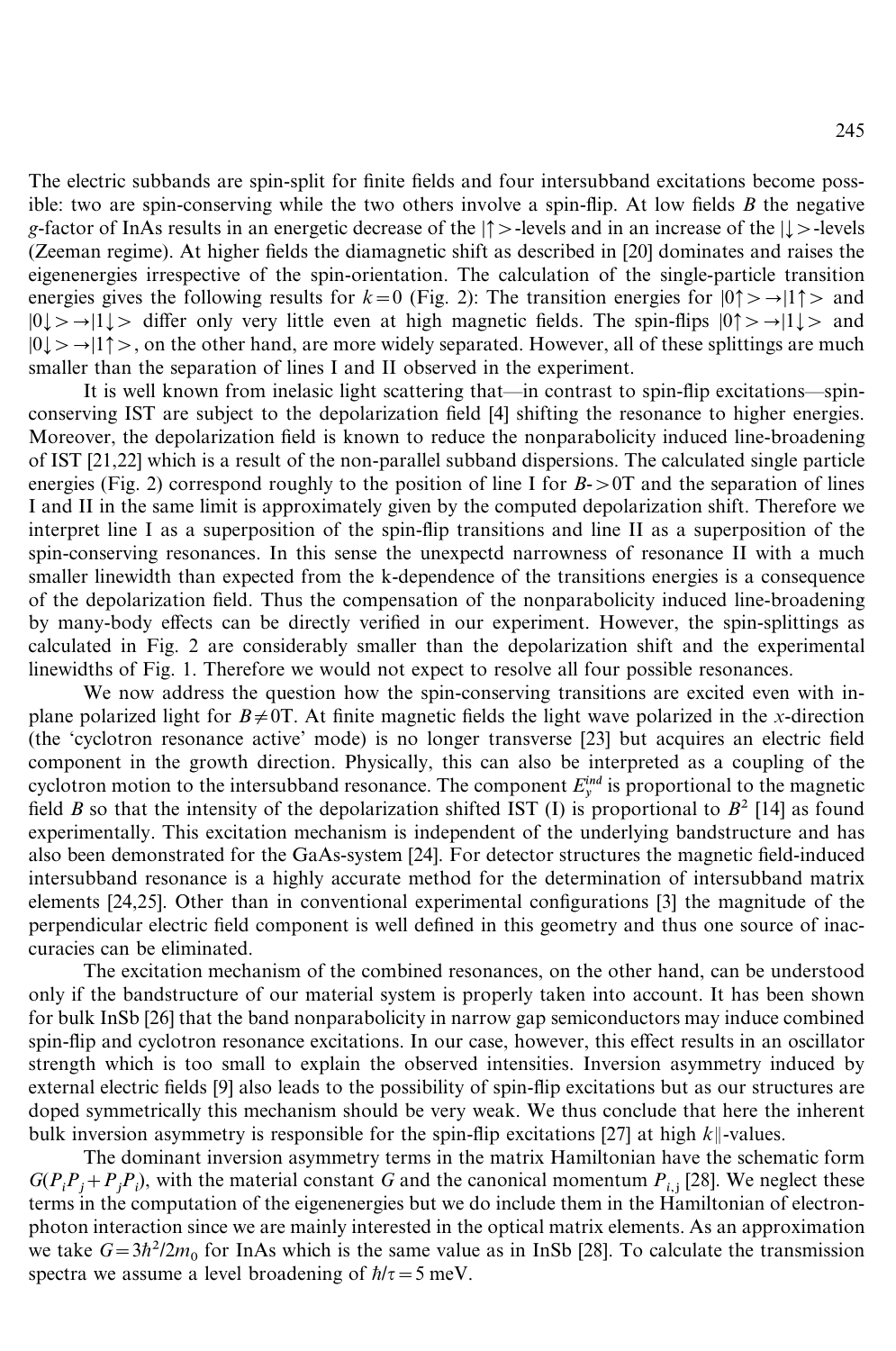

Fig. 3. Calculated transmission spectrum for magnetic fields between  $B = 2T$  and  $B = 14T$  with  $\Delta B = 2T$ . Good agreement is reached between our theoretical description and the experimental data. (Reproduced from reference [15] with permission.)

The results of our computation are shown in Fig. 3. Only two resonances can be resolved, although we deal with a total of four transitions. The peak at  $\hbar\omega = 135$  meV represents the two superposed depolarization shifted spin-conserving transitions with almost equal transition energies and oscillator strengths. Their linewidths are drastically reduced by the depolarization field and not determined by the nonparabolicity broadening. The resonance position remains almost constant as the diamagnetic shift leads to higher transition energies with increasing field which, however, is compensated by the magnetic field dependence of the depolarization integral. The peak at lower energies results from a superposition of both spin-flip transitions which contribute with roughly the same oscillator strength to the absorption. Here, the linewidth is partly determined by the nonparabolicity broadening and thus reflects the subband dispersion. All possible excitations are induced by the same radiation component  $\alpha_x$  whereas the other light component  $\alpha_z$  can be shown to give a neglegibly small contribution to the absorption. This theoretial result has been confirmed in an additional experiment with predominantly *x*-polarized light. Comparing Fig. 1 and Fig. 3, the oscillator strengths and the energetic positions of our calculated spectra agree very well with the experimental observations. However, resonance I is strongly asymmetric even at low magnetic fields (Fig. 4) whereas our  $\vec{k} \cdot \vec{p}$  calculation predicts a rather symmetric lineshape. If the Zeeman effect were the only source of the splitting between  $|0\rangle \rightarrow |1\rangle$  and  $|0\rangle \rightarrow |1\rangle$  and  $|0\rangle \rightarrow |1\rangle$  as assumed in the above calculation then resonance I should become symmetric for  $B \geq 0$  which is in clear contrast to the experiment.

In a somewhat different experimental configuration we are able to resolve the splitting of  $|0\rangle \rightarrow |1\rangle$  and  $|0\rangle \rightarrow |1\rangle$  [16]. Here, we mounted our sample in the multiple reflection path geometry as sketched in the inset of Fig. 5 [30] with the magnetic field oriented parallel to the 2DEG. The transmission spectra ratioed against  $B=0T$  are shown in Fig. 5 for  $B \leq 8T$  with  $\Delta B=1T$ . Analogous to the Voigt configuration we explain line II as a superposition of the spin-conserving ISTs. In contrast to the previous experiment, however, line I is now clearly split into two resonances Ia and Ib corresponding to the two spin-flip transitions. This splitting increases with decreasing magnetic fields and reaches approximately  $\Delta E = 17$  meV for *B*- $>$ 0T. This experimental result is diametrically opposed to our calculations shown in Fig. 2.

The reason for the discrepancy between theory and experiment is the modification of the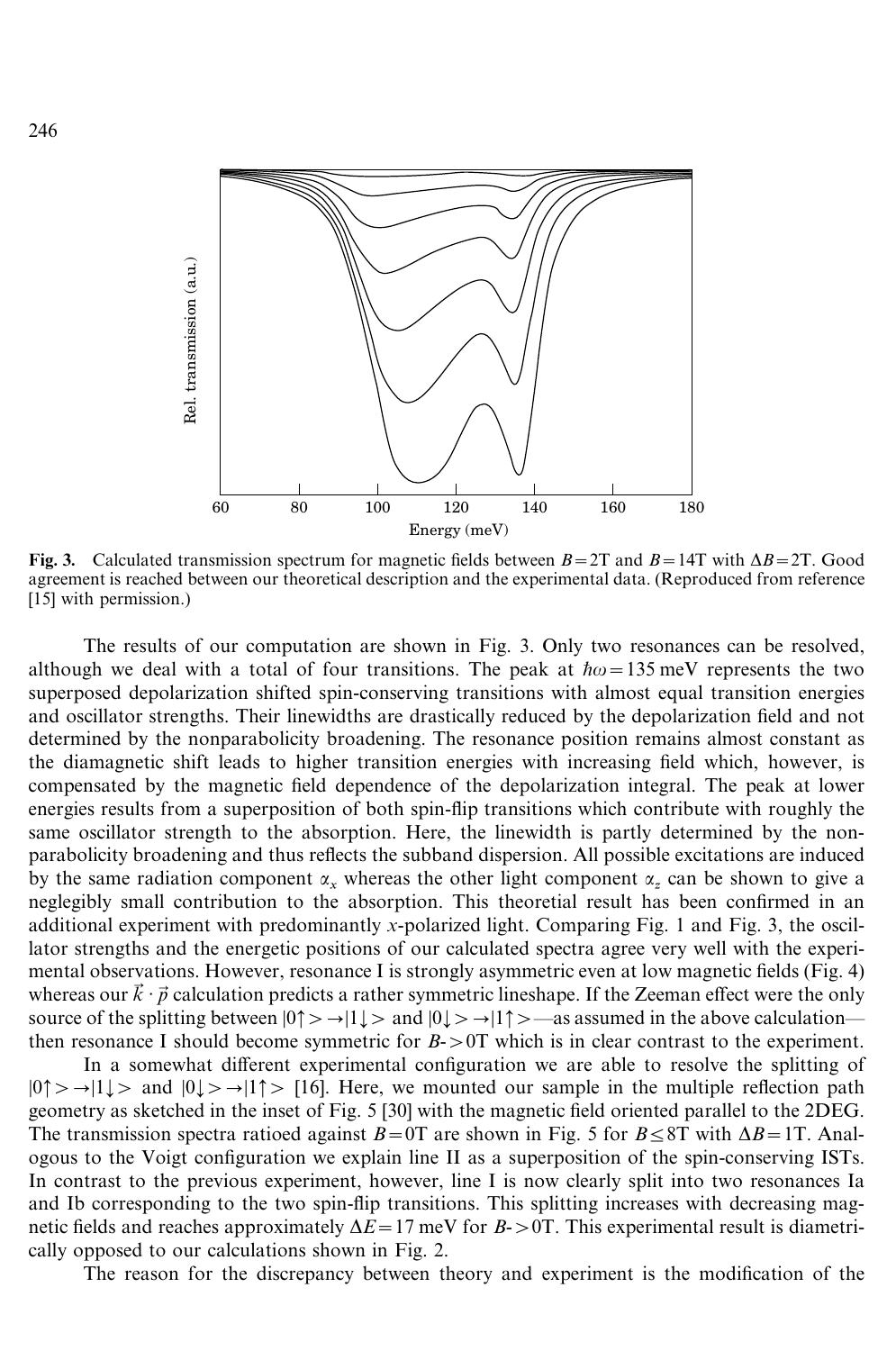

Fig. 4. The asymmetry of the low energy spin-flip resonance I does not vanish for  $B > 0$ T as expected in the simple 8-band model without the inversion asymmetry terms. Magnetic fields of  $B = 2,3,4,5T$  are shown ratioed against  $B = 0$ T. (Reproduced from reference [16] with permission.)



Fig. 5. Transmission spectra of the 150 Å InAs/AlSb multi-quantum well in the multiple reflection path geometry for  $B \leq 8T$  with  $\Delta B = 1T$ . Line II is interpreted as a superposition of the spin-conserving transitions while resonance I is now resolved into the two possible spin-flip excitations denoted Ia and Ib. The inset is a sketch of the experimental configuration. (Reproduced from reference [16] with permission.)

energy levels by the bulk-inversion asymmetry which we have neglected so far. As the inversion asymmetry gives rise to an internal magnetic field for finite values of the wavevector k the spin degeneracy is lifted even at *B* $= 0$ T [31]. This is accounted for by an additional term proportional  $k<sup>3</sup>$ in the electronic dispersion with the parameter  $\gamma$  describing the strength of the inversion asymmetry [32]. Hence, the splitting is significant in our sample because of the very high electron density and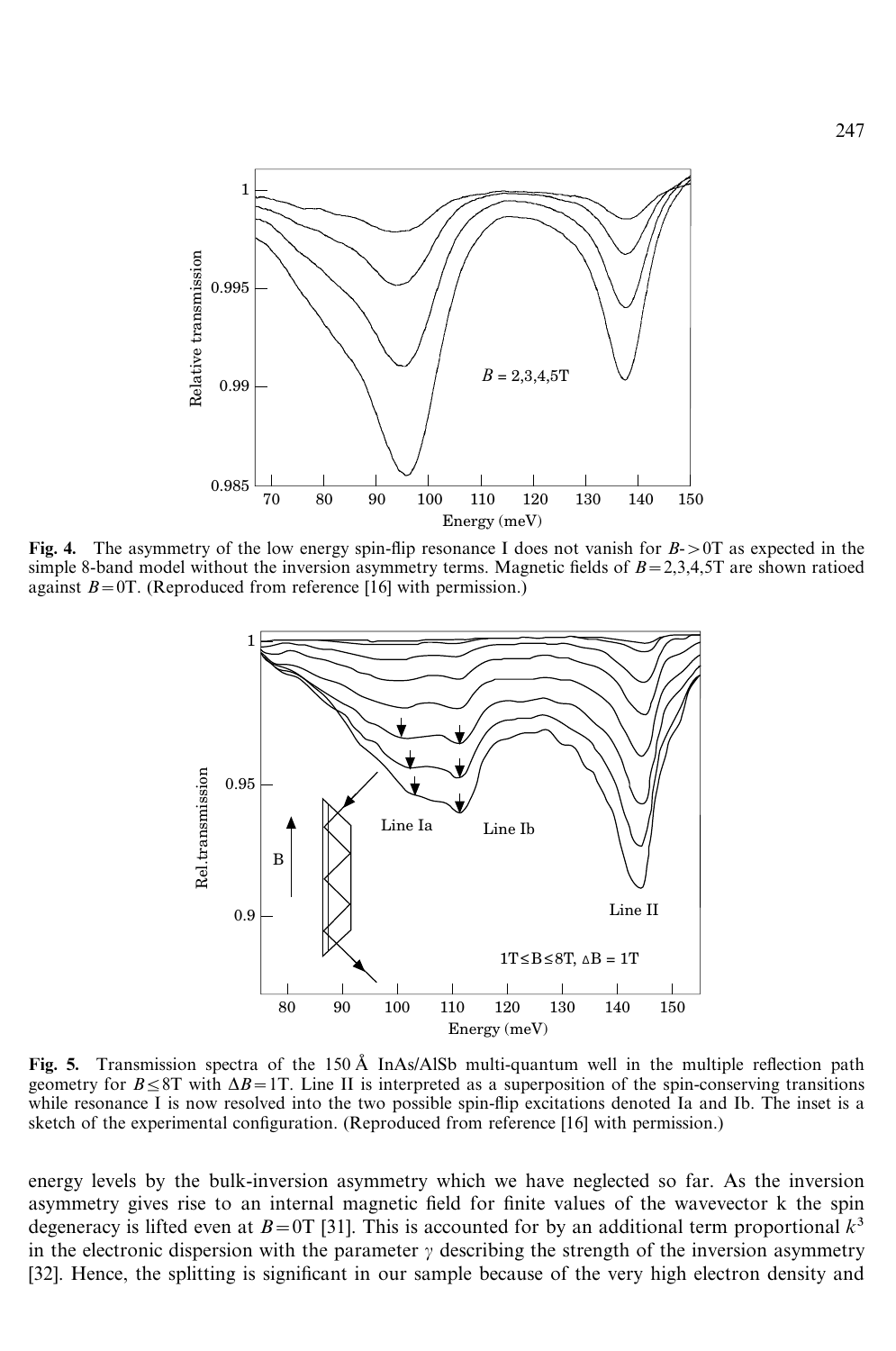the large value of  $k_{\text{Fermi}}$ . The spin-dependent  $k^3$ -term of the electronic energy leads to an energetic separation [33] given by

$$
\Delta E = 2\gamma \sqrt{k_x^2 (k_y^2 - k_z^2)^2 + k_z^2 (k_x^2 - k_y^2)^2}
$$
 (1)

As the penetration of the wavefunction into the barrier is very small in our structure we take  $k_y = \pi/L$ for  $|0\rangle$  and  $k_y = 2\pi/L$  for  $|1\rangle$  [34] as for an infinitely high quantum well. For InAs, the parameter  $\gamma$  has been calculated to be 130 eV  $\text{\AA}^{-3}$  [35]. Taking this value we find reasonable agreement with the experimental splitting of  $\Delta E = 17$  meV for  $k \approx k_{\text{Fermi}}$  while the calculated spin-splitting decreases rapidly as  $k > 0$ . This, however, is to be expected since the oscillator strength of the spin-flip resonance is strongly *k*-dependent and only states near  $k \approx k$ Fermi contribute to the optical matrix elements [15]. We can also calculate  $\gamma$  from the oscillator strength of the spin-flip transitions given by the parameter  $G = 3h^2/2m_0$ . Following Cardona *et al.* [32] we approximate

$$
\gamma = \frac{4}{3} G \hbar \kappa \frac{\Delta}{E_a (E_a + \Delta)}\tag{2}
$$

and find  $\gamma=150$  eV  $\AA^{-3}$  which is in good agreement with both the theory and the value deduced from the zero-field spin-splitting.

At finite magnetic fields the total spin-splitting is a combination of the Zeeman effect and the internal magnetic field induced by the bulk inversion asymmetry. For an AlGaAs/GaAs quantum well in the Faraday configuration it has been predicted that the total splitting vanishes at a finite external magnetic field [31]. Our experiment seems to suggest that also a parallel magnetic field can compensate the internal field since the separation of lines Ia and Ib diminishes for high B. In our case the large value of  $\gamma$  and the high  $k_{\text{Fermi}}$  results in a compensating external field of roughly  $B = 12T$  as lines Ia and Ib cross at this point. However, a detailed description of this effect isratherinvolved and will be published elsewhere.

# 4. Conclusion

To summarize, we have investigated the magnetic field dependence of intersubband optical transitions in the Voigt geometry. In our InAs/AlSb quantum wells both spin-conserving and spin-flip transitions can be observed. The spin-conserving excitations are induced by an in-plane magnetic field although the incident light is polarized in the plane of the 2D electron gas. Their spin-flip counterparts have a non-zero oscillator strength as a result of the bulk inversion asymmetry of InAs in combination with its narrow band gap and a high carrier density. The simultaneous observation of spin-flip and spin-conserving transitions allows us to measure directly the depolarization shift and to investigate its influence on the lineshape of the resonance. In the multiple reflection path geometry the spin-flip lines can be clearly resolved at low magnetic fields whereas both lines merge at higher fields. From this we conclude that a strong zero-field spin-splitting must exist in our sample lifting the spin-degeneracy at  $B=0$ T. The magnetic field dependence of the resonance positions further suggests that the effective g-factor goes through zero at a finite magnetic field.

*Acknowledgements—*The work in Munich was sponsored by the Volkswagen Stiftung. The Santa Barbara group gratefully acknowledges support from the Office of Naval Research and from QUEST, the NSF Science and Technology Center for Quantized Electronic Structures (Grant DMR 91-20007). The Munich–St. Barbara cooperation is also supported by the European Community via grant EC-US 015:9826.